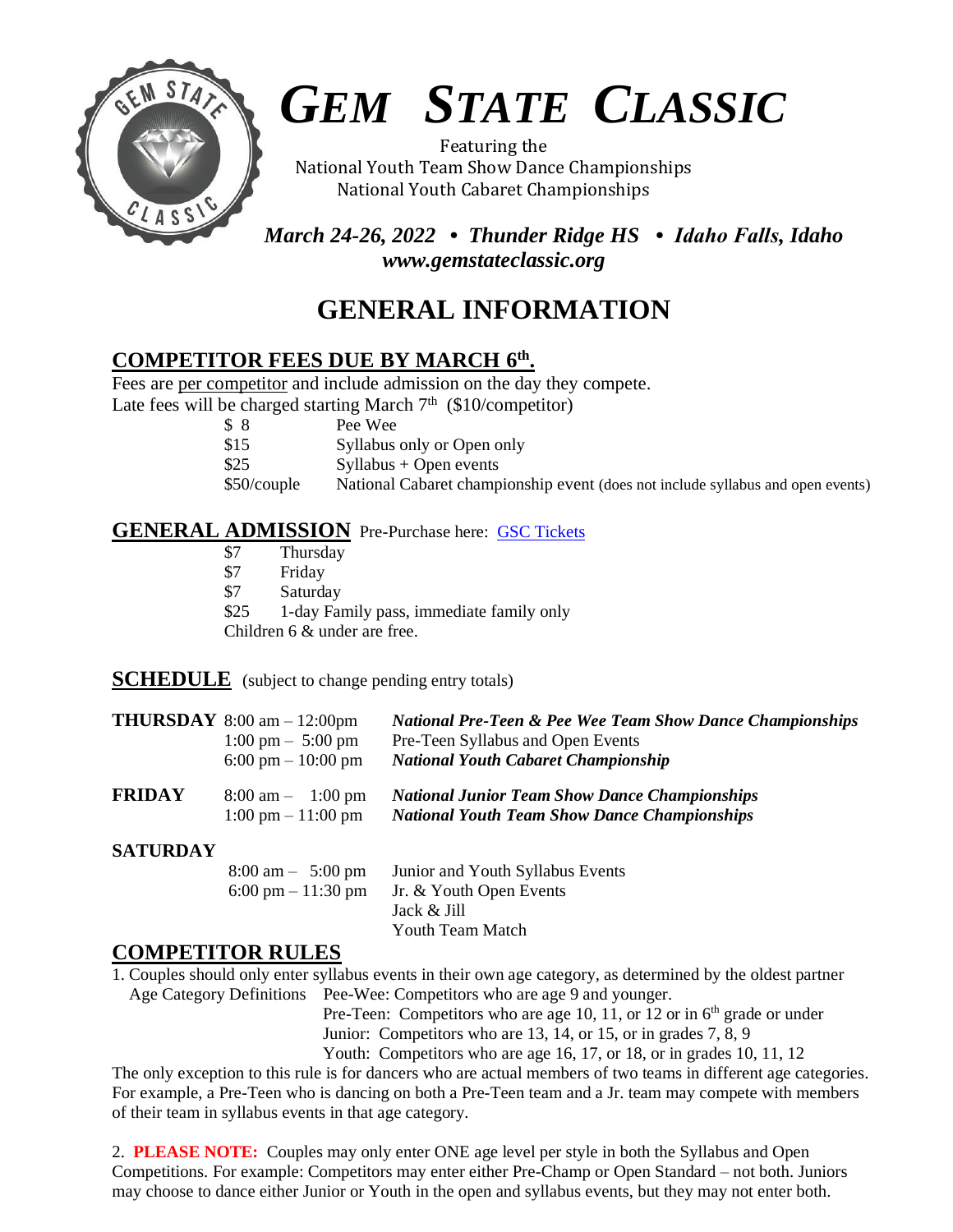3. Pre-Teen age couples that are 9 or younger must choose either Pee Wee or Pre-Teen. They may not enter both categories. Pee Wee is not designed for those couples that are dancing on Pre-Teen teams but are still 9 years old or younger.

4. Couples should enter at their proficiency level. Beginners should enter Bronze, intermediate should enter Silver, and advanced should enter Gold. Couples who enter below their proficiency will be disqualified.

5. **Couples may enter only one syllabus level per dance**. For example: dancers entering bronze cha cha may not enter silver cha cha. If a dancer is shared on two teams, he/she may enter with a different partner.

6. No competitor may dance the Newcomer events if they have danced more than one year (12 months) as an individual regardless of partnership. No couples dancing in open events may enter the newcomer category regardless of how long they have danced. (Coaches may use discretion with this rule if certain dancers would be better served by staying in newcomer an additional year).

7. Any couples or individuals who display inappropriate or suggestive movement, gestures, or behavior while on or off the dance floor will receive one warning and then be disqualified upon a repeat offense.

8. Any competitor who wears a costume deemed by the organizer to be unsuitable will be requested to change. If such a request is not followed, the competitor will be disqualified.

## **COSTUME AND DRESS CODE RULES FOR TEAMS and COMPETITORS**

#### *SYLLABUS EVENTS* (Newcomer, Bronze, Silver, Gold)

 **Boys - all ages:** Button-up white dress or tux shirt, dark tie, dark dress pants or Latin pants and dark shoes. Optional black cummerbund, vest, or suspenders are allowed. No earrings.

 **Girls - all ages\*:** Black skirt to the top of the knee or longer, black top. Top must not be sleeveless, sheer, low cut, nor show the midriff when arms are raised. Black dance trunks are required. Tights, fishnets or nylons are required.

**ABOUT SKIRTS**: Skirts that come to the knee when girls are standing, but then creep or slide up when they are dancing are not acceptable. Girls in this type of skirt will be warned once, and then disqualified if the skirt is not changed or fixed.

 *\*Pee Wee girls are not required to wear black skirt and white top. They may wear a party dress.*

#### *TEAM and OPEN EVENTS* (Smooth, Rhythm, Ballroom, Latin)

 **Pre-Teen/Junior/Youth Boys:** Costume appropriate to the style. Latin shirts must be closed from the sternum down and may not be sheer. No earrings.

#### **Pre-Teen/Junior/Youth Girls**

1. Regular cut dance trunks and fishnets or tights must be worn.

2. Straps over both shoulders of at least one inch in width are required. If multiple straps go over a shoulder at least one strap must be the required one-inch width from front to back. Halter-tops or designs that resemble them are not permitted unless they also have the required one-inch straps.

3. Designs that show cleavage are not allowed.

4. Lower backs must be covered with a solid fabric from a point five (5) inches above the waistline.

5. Sheer or skin-toned colored fabric may be used on the arms and the bodice in the front from the bust-line up and in the back from a point five inches above the waist. Straps are not required when colored sheer fabric is used over the shoulders.

6. Skirts must cover the legs to mid-thigh when not in motion. Mid-thigh is measured from leg break to top of knee.

7. Skin from the front to a point several inches behind the sides (axilla-line) must be covered.

8. Cutouts and skin-tone fabric will not be allowed if deemed by the organizers to be inappropriate.

## **For additional information, please contact:**

Janie Fisher, 208-201-6366, [classiccompetitions@gmail.com](mailto:classiccompetitions@gmail.com) Shawn Fisher, 208-313-0465, director@usballroomfoundation.org